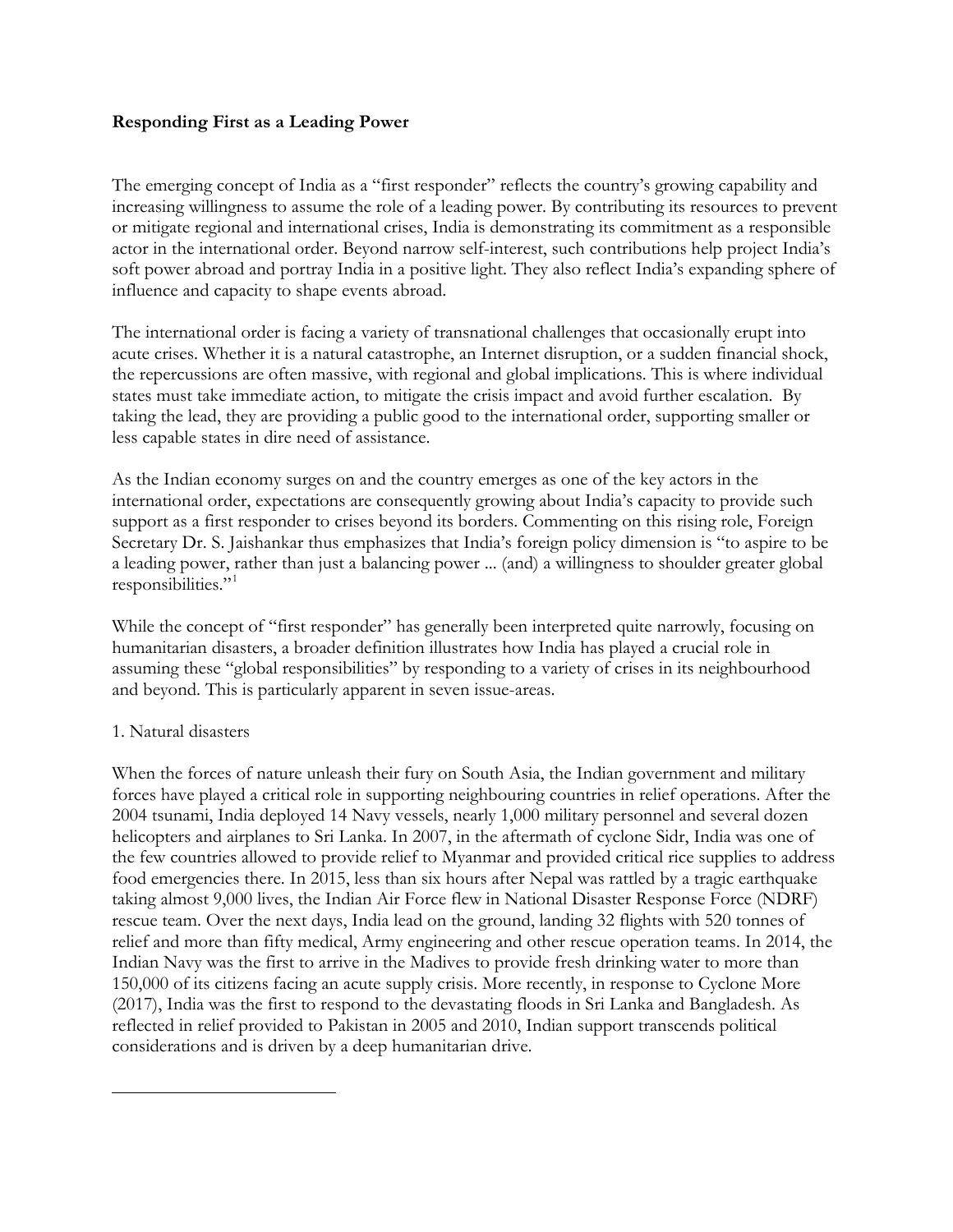#### 2. Expatriate evacuation operations

When crises erupt abroad, India is often the first on the ground to protect the lives and assets of its nationals. By mobilizing its consular officers, New Delhi has also provided safe evacuation to citizens from other countries. In 2015, for example, India extricated almost 2,000 nationals from 48 different countries, including many from the European Union, the United States and neighbouring countries. The Ministry of External Affairs, Air India, and the Navy and Air Force have emerged as key actors in conflict zones, especially in the Indian Ocean and Gulf region, normally operating as first responders coming to the rescue of thousands of foreign nationals in distress.

## 3. Non-traditional security challenges

The Indian Navy has emerged as the Indian Ocean's default first responder to non-traditional security challenges. To combat piracy in the Gulf of Aden since 2008, it deployed almost thirty warships that have escorted more than 1500 ships and thwarted around thirty piracy attempts. India was a founder-member of the Contact Group on Piracy off the Coast of Somalia (CGPCS) and has taken a lead role in coordination efforts among different naval forces in the region. When airplanes or ships go missing in its extended neighbourhood, India has often been among the first responders to participate in search and rescue missions. In 2014, the Indian Coast Guard deployed around the Andaman and Nicobar Islands in initial efforts to locate the missing Malaysian Airlines flight MH370.

## 4. Post-conflict relief and rehabilitation

India has often taken the lead in supporting countries going through post-conflict processes which require expert resources and significant funding. After the end of the armed conflict in Sri Lanka, in 2009, India provided more than USD one billion worth in lines of credit and grants for projects in education, health, transport connectivity, and training. Focusing on relief, rehabilitation and reconstruction, India's early efforts played a crucial role in facilitating Nepal, Sri Lanka, and Afghanistan's return to normalcy years of violent conflict. As one of the largest contributors to United Nations peacekeeping missions, India's "blue helmets" have also served as first responders to mitigate dozens of conflicts around the world, leading efforts on the ground to facilitate stabilization and reconstruction.

## 5. Regime support

Whenever friendly governments face the risk of a coup or instability threatening regional security, India has often stepped in as a first support responder. In 1988, for example, in response to a request from the Maldives, India activated Operation Cactus to deploy its military and ensure regime continuity in Male. Located in one of the world's most conflict-ridden regions, whenever requested by neighbouring countries, India has also played a constructive role in offering its mediation services to ensure peaceful and inclusive settlements. New Delhi is also a democratic first responder, deploying expert technical support to assist transitioning democracies to design their new constitutions and hold free and fair elections.